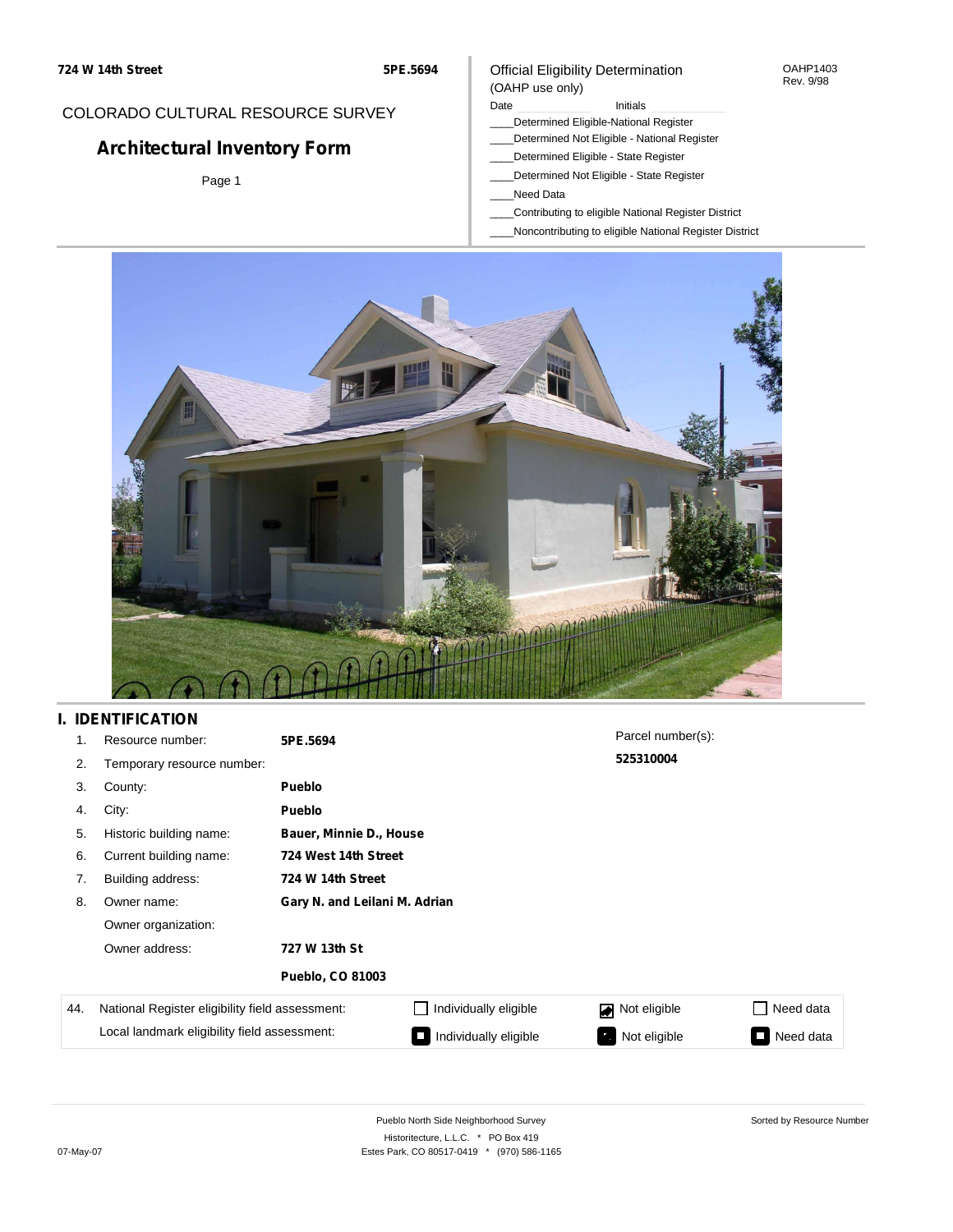Sorted by Resource Number

## **Architectural Inventory Form**

Page 2

## **II. GEOGRAPHIC INFORMATION**

| 9.              | P.M.                | 6th |                 |    |    | Township:               |       | <b>20S</b>                  |    |           |                                              | Range:            | 65W |         |
|-----------------|---------------------|-----|-----------------|----|----|-------------------------|-------|-----------------------------|----|-----------|----------------------------------------------|-------------------|-----|---------|
|                 |                     | NE. | 1/4             | of | NE | 1/4                     | of NE | 1/4                         | of | <b>SW</b> | 1/4                                          | of Section        |     | 25      |
| 10 <sub>1</sub> | UTM reference zone: |     |                 |    | 13 |                         |       |                             |    |           |                                              |                   |     |         |
|                 | Easting:            |     |                 |    |    | 533495                  |       |                             |    |           | Northing:                                    |                   |     | 4236705 |
| 11.             |                     |     | USGS quad name: |    |    | <b>Northeast Pueblo</b> |       |                             |    |           | Scale:                                       |                   |     | 7.5     |
|                 | Year:               |     |                 |    |    | 1974)                   |       | 1961 (Photorevised 1970 and |    |           |                                              |                   |     |         |
|                 | 12. $Lot(s)$ :      |     |                 |    |    |                         |       |                             |    |           | West half of Lot 4 and all of Lot 5; Block 3 |                   |     |         |
|                 | Addition:           |     |                 |    |    | <b>Craig's Addition</b> |       |                             |    |           |                                              | Year of addition: |     | 1871    |

13. Boundary description and justification:

The boundary, as described above, contains but does not exceed the land historically associated with this property.

Metes and bounds exist:

 $\Box$ 

## **III. ARCHITECTURAL DESCRIPTION**

| 14. | Building plan (footprint, shape):    | <b>L-Shaped Plan</b>                     |                       |
|-----|--------------------------------------|------------------------------------------|-----------------------|
|     | Other building plan descriptions:    |                                          |                       |
| 15. | Dimensions in feet (length x width): | 1,198 square feet                        |                       |
| 16. | Number of stories:                   | 11/2                                     |                       |
| 17. | Primary external wall material(s):   | <b>Stucco</b>                            | Other wall materials: |
|     |                                      |                                          |                       |
| 18. | Roof configuration:                  | Hipped Roof/Gable-on-hip Roof            |                       |
|     | Other roof configurations:           |                                          |                       |
| 19. | Primary external roof material:      | <b>Asphalt Roof/Composition Roof</b>     |                       |
|     | Other roof materials:                |                                          |                       |
| 20. | Special features:                    |                                          |                       |
|     |                                      | <b>Garage/Attached Garage</b>            |                       |
|     |                                      | <b>Fence</b>                             |                       |
|     |                                      | Chimney                                  |                       |
|     |                                      | Porch                                    |                       |
|     |                                      | <b>Ornamentation/Decorative Shingles</b> |                       |
|     |                                      | <b>Roof Treatment/Dormer</b>             |                       |
|     |                                      | <b>Window/Segmental Arch</b>             |                       |

#### 21. General architectural description:

This house is oriented to the north. Yellow-painted stucco entirely conceals the foundation. Sea-foam-green stucco clads the exterior walls. Variegated wood shingles cover the gables. Windows opening in the first floor are generally 1-over-1-light, **double-hung sash, with yellow-painted wood frames. They open between yellow-painted, dressed sandstone sills and** segmental arches. A window opening in the north end of the west elevation has been enclosed with stucco. A tripartite, roundarch window opens near the center of the west elevation. An enclosed garage, attached to the house's southwest corner, has 1beside-1-light, sliding-sash windows, with aluminum frames and no surrounds. Piercing the center of the east- and west-facing **gables are 12-over-2-light, double-hung sash windows, with yellow-painted wood frames and surrounds. The surrounds have**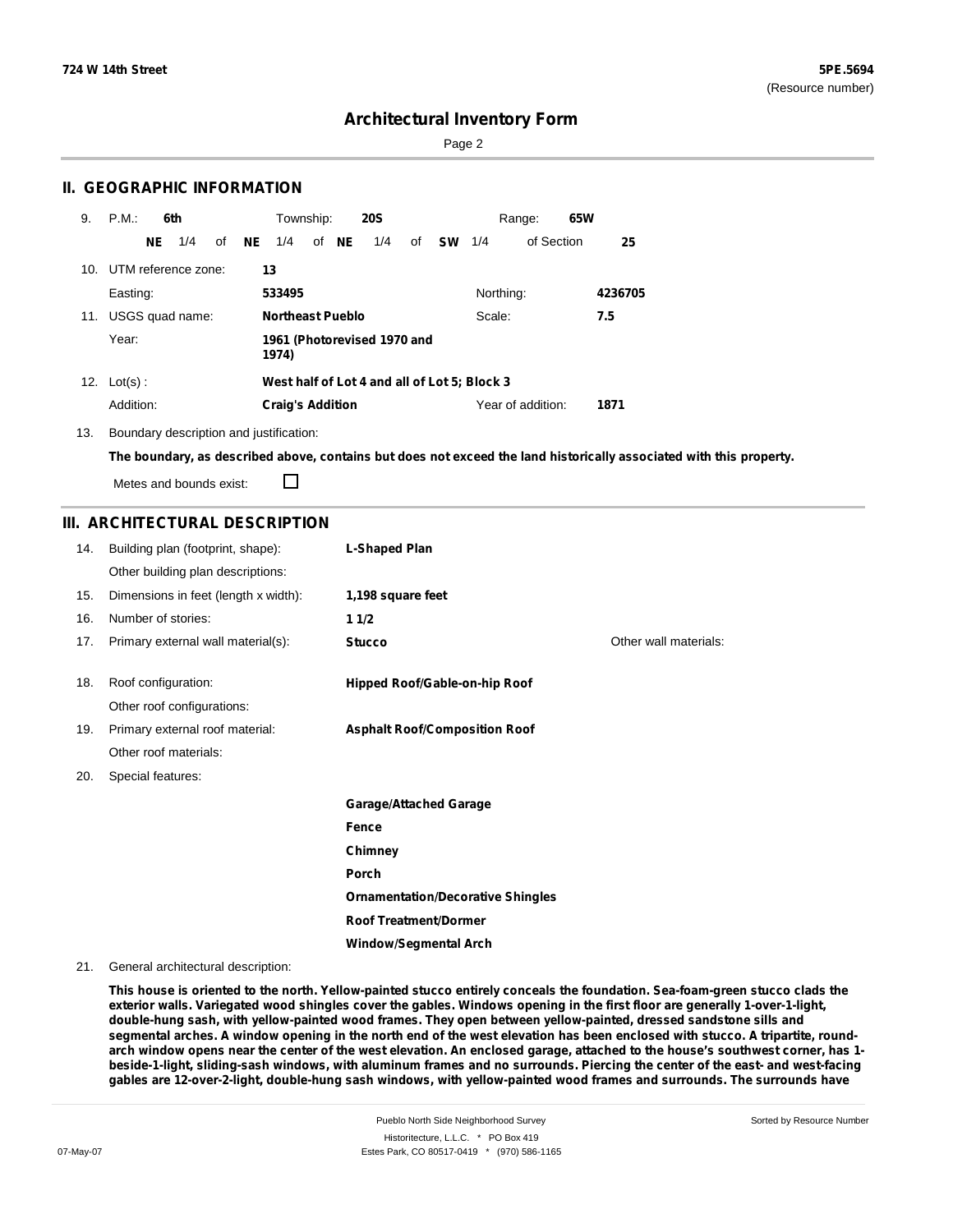Sorted by Resource Number

## **Architectural Inventory Form**

Page 3

projecting cornices. A small, 9-light window pierces the north-facing gable. A front-gabled dormer above the front (north) porch appears to host a sleeping porch. Enclosing it is a band of 8-light hopper windows. A shed-roofed porch fills the inside (northwest-facing) corner of the porch. The porch has a low, concrete floor. The stucco-covered kneewall and supports have pink-painted, sandstone caps. The principal doorway opens in the north face of the corner, near the center of the asymmetrical façade. It hosts a yellow-painted, wood slab door, opening behind a black, security-type storm door. Above it is a single-light transom. Another doorway, addressed as 1320 Craig Street, opens in the south end of the west elevation. It hosts a 3-panel, 3light (vertical) door, opening beneath a transom. Approaching it is a 3-step concrete stoop, with pipe railing. Gray, interlocking asphalt shingles cover the gable-on-hip main roof and all other roof surfaces. Yellow-painted wood soffit and fascia, with projecting cornice, box the eaves. A frieze is below the soffit. A decorative vergeboard traces the north-facing gable. A stuccocovered chimney protrudes from just south of the front-gabled dormer. Another protrudes from the south-facing slope. A **parapet surrounds the attached garage's shed roof.**

Architectural style: 22. **Other Style**

| Other architectural styles: | <b>Edwardian-Craftsman Transitional</b> |
|-----------------------------|-----------------------------------------|
|                             |                                         |

Building type:

23. Landscape or special setting features:

This property is located on terrain sloping downward from northwest to southeast, with an elevation of around 4,700 feet above mean sea level. The neighborhood features modest, one- and two-story houses. Setbacks from West 14th Street are generally the same on this block. This property is situated on the southeast corner of West 14th and Craig streets. Grass covers the strip separating the pink sandstone sidewalk from the streets. A planted-grass yard, with mature landscaping, covers the property. Encircling the house is a decorative, wrought-iron fence. The rest of the property has a combination of chain-link and white vinyl fences. Large, shady elm trees line Craig Street. A concrete driveway connects Craig Street to the former garage at the **southwest corner of the house.**

- 24. Associated buildings, features or objects:
	- 1 : Type: **Shed** Describe: A large kit-built shed is located on the southeast corner of the property. Oriented to the north, **the structure lacks a formal foundation. The walls consist of green-painted sheet metal. The gables are painted yellow. A flakeboard door dominates the front (north) elevation. The frontgabled roof also consists of sheet metal.**

#### **IV. ARCHITECTURAL HISTORY**

| 25. | Date of Construction:  | Estimate:       | 1900                             | Actual:                                                                                                                                                 |
|-----|------------------------|-----------------|----------------------------------|---------------------------------------------------------------------------------------------------------------------------------------------------------|
|     | Source of Information: |                 |                                  | Sanborn Fire Insurance Maps (for Pueblo, Colorado). New York: Sanborn Map and<br>Publishing Co., 1883, 1886, 1889, 1893, 1904-05, 1904-51, and 1904-52. |
|     |                        |                 | Co. consulted 1886 through 2003. | Pueblo City Directory. Pueblo, Co.; Salt Lake City; Kansas City, Mo.; and others: R.L. Polk &                                                           |
| 26. | Architect:             | unknown         |                                  |                                                                                                                                                         |
|     | Source of information: |                 |                                  |                                                                                                                                                         |
| 27. | Builder:               | unknown         |                                  |                                                                                                                                                         |
|     | Source of information: |                 |                                  |                                                                                                                                                         |
| 28. | Original Owner:        | Minnie D. Bauer |                                  |                                                                                                                                                         |
|     | Source of information: |                 | Co. consulted 1886 through 2003. | Pueblo City Directory. Pueblo, Co.; Salt Lake City; Kansas City, Mo.; and others: R.L. Polk &                                                           |

29. Construction history:

According to Pueblo County Tax Assessor records, this building was constructed in 1900. Sanborn maps and city directories corroborate a circa 1900 date of construction. The house has many decorative features, particularly the window and shingle details, in common with the much larger Duke House (1409 Craig Street), diagonally across the intersection, on the northwest corner of West 14th and Craig streets. This suggests that the houses may share the same architect and/or builder. The only notable alteration has been the enclosure of the attached garage, which, based on the window, was done in the 1970s or '80s.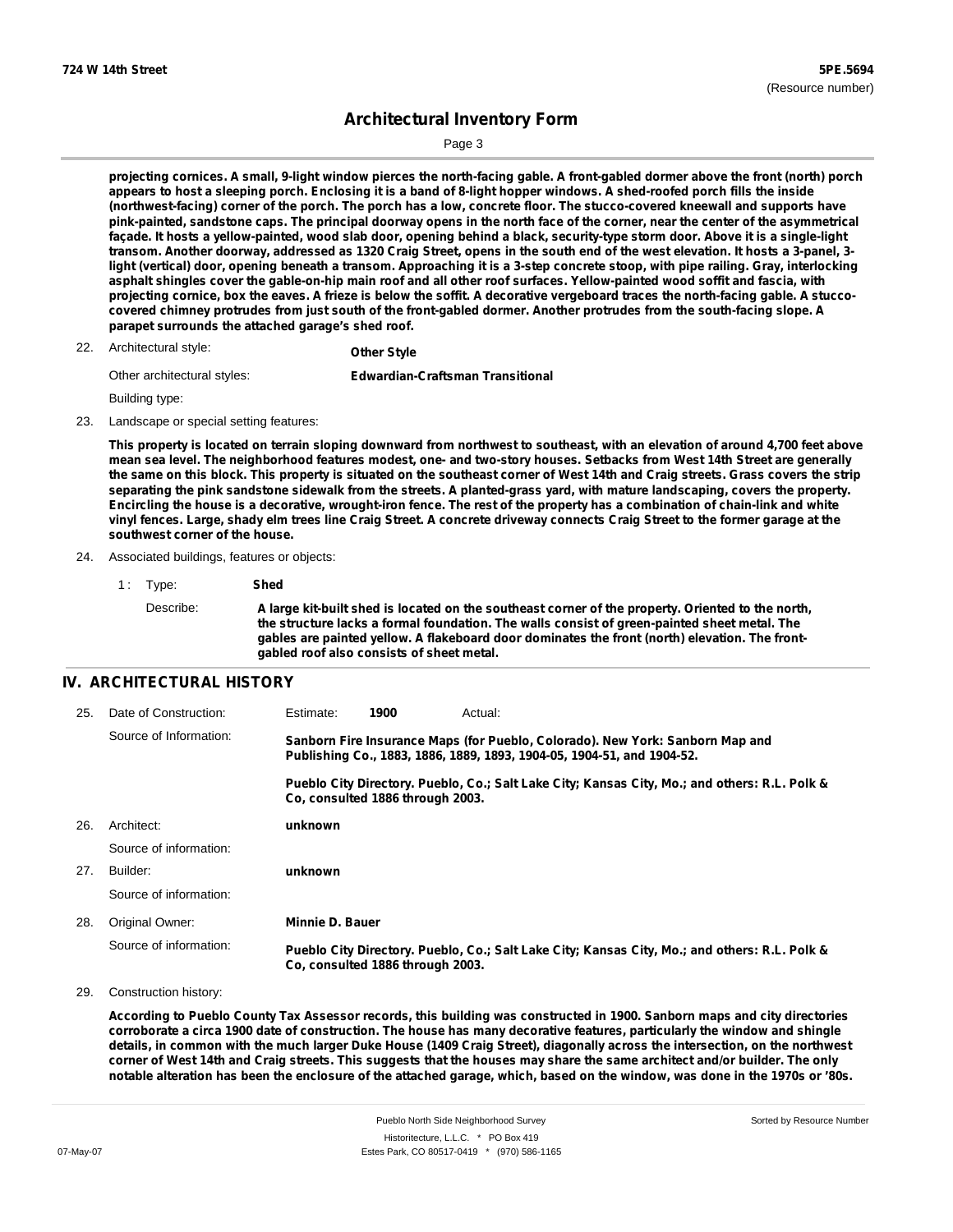|                                |  | Page 4           |  |  |  |
|--------------------------------|--|------------------|--|--|--|
| 30. Location: original         |  | Date of move(s): |  |  |  |
| <b>INCTODICAL ACCOCIATIONS</b> |  |                  |  |  |  |

### **V. HISTORICAL ASSOCIATIONS**

|     | 31. Original use(s): | <b>Single Dwelling</b> |
|-----|----------------------|------------------------|
| 32. | Intermediate use(s): | <b>Single Dwelling</b> |
|     | 33. Current use(s):  | <b>Single Dwelling</b> |
| 34. | Site type(s):        | <b>Residence</b>       |

# 35. Historical background:

The first residents of this house, constructed around 1900, were Minnie Dorothea Bauer, widow of Charles Bauer. She was born in Pennsylvania around 1847 and resided here with a daughter, Elsa V. Bauer, principal of the Fountain School. They resided **here until Minnie's death in March 1925.**

Purchasing the house after Minnie Bauer's death was R.L. Brown. Around 1930, Charles P. Holden acquired this property and resided here with his wife, Lottie Donlon Holden. Charles was an employee of the Atchison, Topeka & Santa Fe Railway. He and Lottie had two children, Thelma Cogan and Mrs. R.R. Hiddelkamp. Charles died in the Santa Fe Railway hospital in **Albuquerque, New Mexico. Lottie remained here through at least 1955. She died in September 1968.**

Royal W. and Ruth Trivett purchased this property sometime prior to 1990. The current owners, Gary N. and Leilani M. Adrian, **acquired the house and lot from Ruth Trivett in 2004. They operate it as a rental unit.**

#### Sources of information: 36.

**Pueblo County Office of Tax Assessor. Property information card [internet].**

**Pueblo City Directory. Pueblo, Co.; Salt Lake City; Kansas City, Mo.; and others: R.L. Polk & Co, consulted 1886 through 2003.**

**Sanborn Fire Insurance Maps (for Pueblo, Colorado). New York: Sanborn Map and Publishing Co., 1883, 1886, 1889, 1893, 1904-05, 1904-51, and 1904-52.**

**"Holden (Charles P.)" [obituary]. Pueblo Chieftain, 29 January 1943, p. 4.**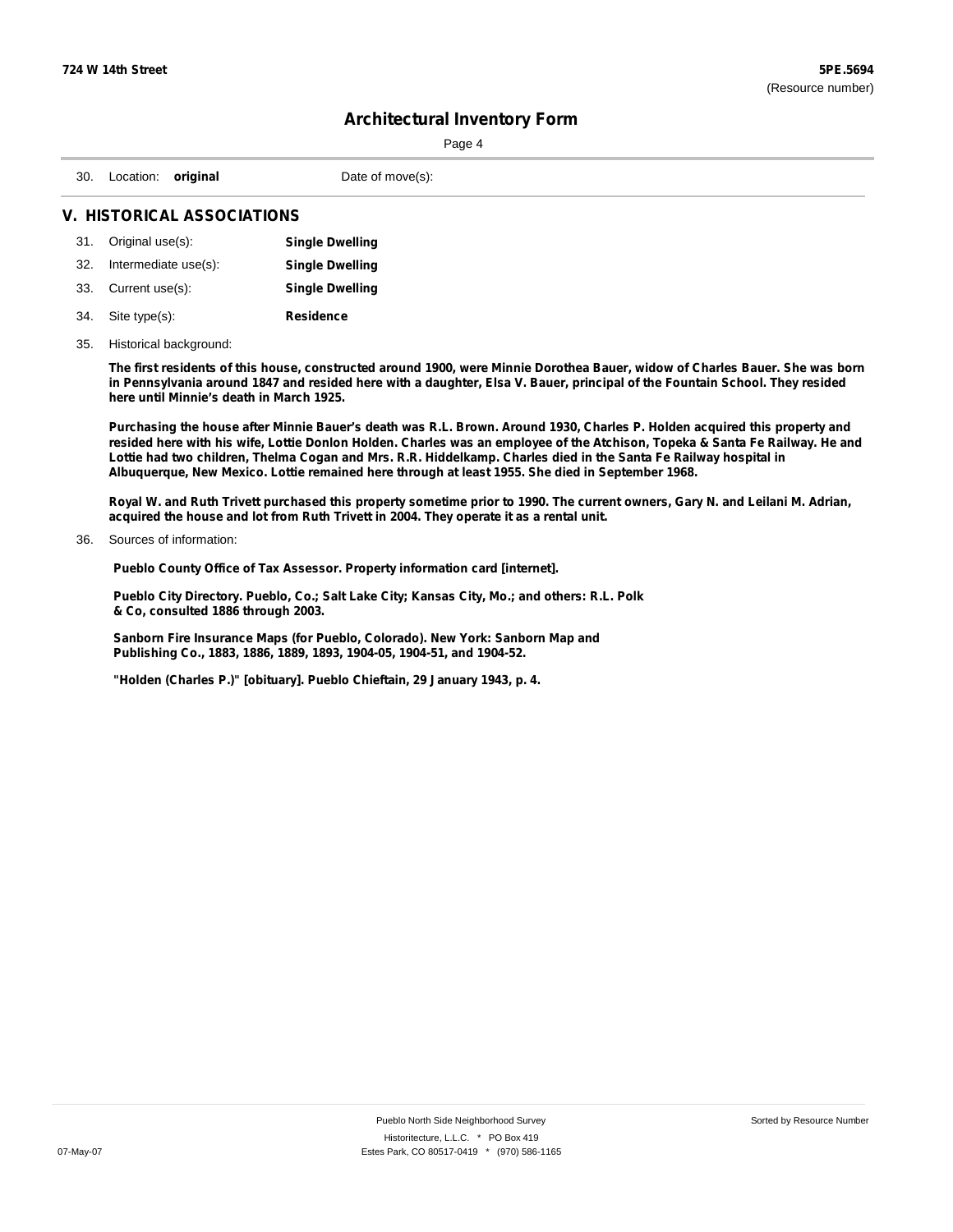۰

Sorted by Resource Number

# **Architectural Inventory Form**

Page 5

|     | <b>VI. SIGNIFICANCE</b>                                                                                                                                                                                                                                                               |  |  |  |  |  |
|-----|---------------------------------------------------------------------------------------------------------------------------------------------------------------------------------------------------------------------------------------------------------------------------------------|--|--|--|--|--|
| 37. | Local landmark designation:<br>Yes $\Box$<br>No.                                                                                                                                                                                                                                      |  |  |  |  |  |
|     | Designation authority:                                                                                                                                                                                                                                                                |  |  |  |  |  |
|     | Date of designation:                                                                                                                                                                                                                                                                  |  |  |  |  |  |
| 38. | Applicable National Register criteria:                                                                                                                                                                                                                                                |  |  |  |  |  |
|     | A. Associated with events that have made a significant contribution to the broad pattern of our history.<br>1 I<br>$\Box$<br>B. Associated with the lives of persons significant in our past.                                                                                         |  |  |  |  |  |
|     | C. Embodies the distinctive characteristics of a type, period, or method of construction, or represents the work<br>◙<br>of a master, or that possess high artistic values, or represents a significant and distinguished entity whose<br>components may lack individual distinction. |  |  |  |  |  |
|     | D. Has yielded, or may be likely to yield, information important in history or prehistory.                                                                                                                                                                                            |  |  |  |  |  |
|     | Qualifies under Criteria Considerations A through G (see manual).                                                                                                                                                                                                                     |  |  |  |  |  |
|     | Does not meet any of the above National Register criteria.                                                                                                                                                                                                                            |  |  |  |  |  |
|     | <b>Pueblo Standards for Designation:</b>                                                                                                                                                                                                                                              |  |  |  |  |  |
|     | <u>1a. History</u>                                                                                                                                                                                                                                                                    |  |  |  |  |  |
|     | Have direct association with the historical development of the city, state, or nation; or                                                                                                                                                                                             |  |  |  |  |  |
|     | 1b. History<br>Be the site of a significant historic event; or<br>$\mathcal{L}_{\mathcal{A}}$                                                                                                                                                                                         |  |  |  |  |  |
|     | <u>1c. History</u><br>Have direct and substantial association with a person or group of persons who had influence on society.<br>$\blacksquare$                                                                                                                                       |  |  |  |  |  |
|     | 2a. Architecture                                                                                                                                                                                                                                                                      |  |  |  |  |  |
|     | Embody distinguishing characteristics of an architectural style or type; or<br>$\overline{\phantom{a}}$                                                                                                                                                                               |  |  |  |  |  |
|     | <u>2b. Architecture</u>                                                                                                                                                                                                                                                               |  |  |  |  |  |
|     | Be a significant example of the work of a recognized architect or master builder, or<br>$\overline{\phantom{a}}$                                                                                                                                                                      |  |  |  |  |  |
|     | <b>2c. Architecture</b>                                                                                                                                                                                                                                                               |  |  |  |  |  |
|     | Contain elements of architectural design, engineering, materials, craftsmanship, or artistic merit which represent a<br>О<br>significant or influential innovation;                                                                                                                   |  |  |  |  |  |
|     | 2d. Architecture                                                                                                                                                                                                                                                                      |  |  |  |  |  |
|     | Portray the environment of a group of people or physical development of an area of the city in an era of history<br>$\Box$<br>characterized by a distinctive architectural style.                                                                                                     |  |  |  |  |  |
|     | 3a. Geography                                                                                                                                                                                                                                                                         |  |  |  |  |  |
|     | Have a prominent location or be an established, familiar, and orienting visual feature of the contemporary city, or<br>П                                                                                                                                                              |  |  |  |  |  |
|     | 3b. Geography<br>Promote understanding and appreciation of Pueblo's environment by means of distinctive physical characteristics                                                                                                                                                      |  |  |  |  |  |
|     | or rarity; or                                                                                                                                                                                                                                                                         |  |  |  |  |  |
|     | 3c. Geography                                                                                                                                                                                                                                                                         |  |  |  |  |  |
|     | Make a special contribution to Pueblo's distinctive character.<br>$\overline{\phantom{a}}$                                                                                                                                                                                            |  |  |  |  |  |
|     | <b>Not Applicable</b>                                                                                                                                                                                                                                                                 |  |  |  |  |  |
|     | Does not meet any of the above Pueblo landmark criteria.<br>$\sim$                                                                                                                                                                                                                    |  |  |  |  |  |
| 39. | Area(s) of Significance:<br><b>Architecture</b>                                                                                                                                                                                                                                       |  |  |  |  |  |
| 40. | Period of Significance:<br>ca. 1900                                                                                                                                                                                                                                                   |  |  |  |  |  |
| 41. | National:<br>Level of significance:<br>State<br>Local                                                                                                                                                                                                                                 |  |  |  |  |  |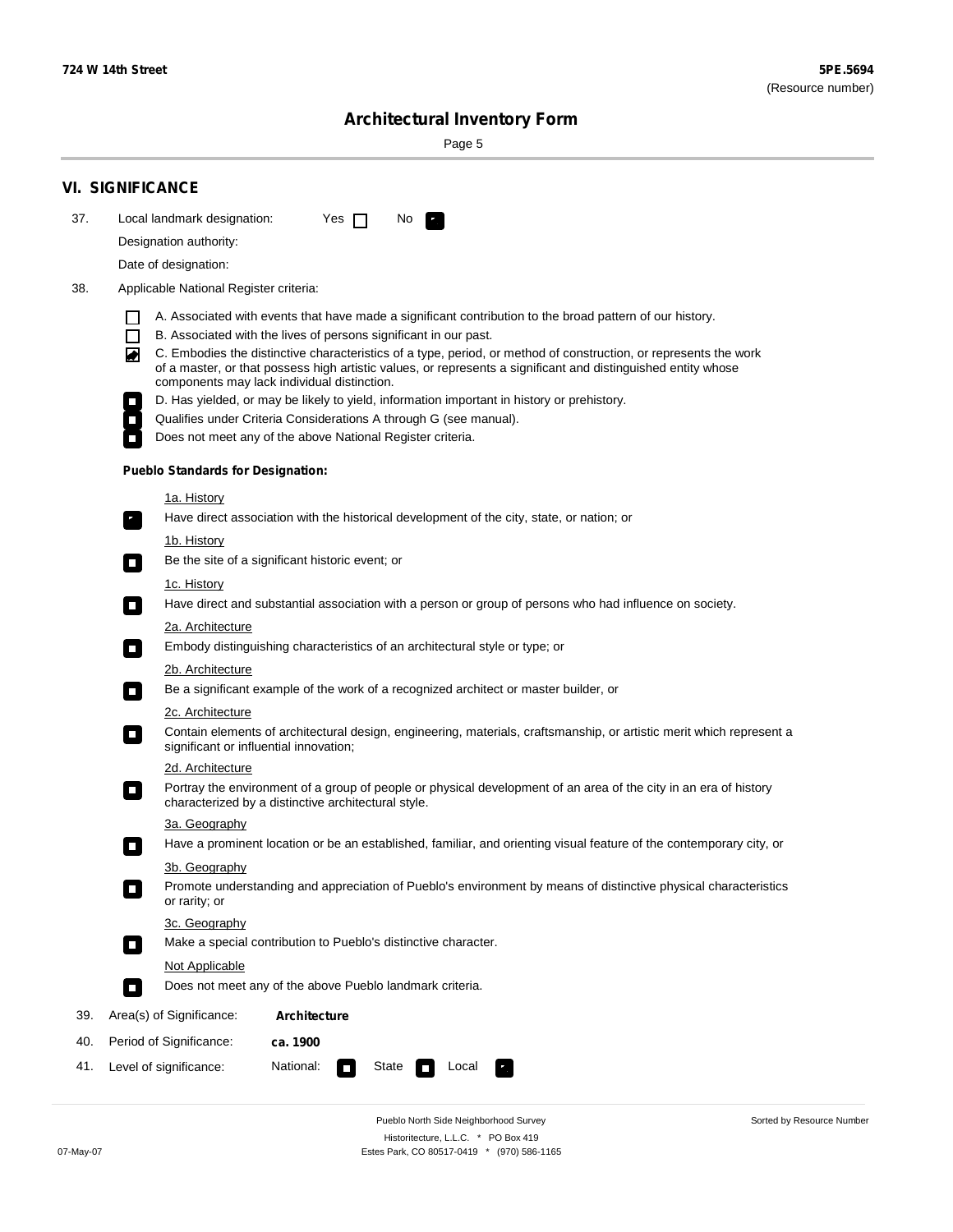Page 6

#### 42. Statement of significance:

This property is historically significant under Pueblo Local Landmark criterion 1A for its association with the development of Pueblo's North Side Neighborhood, when more architecturally sophisticated buildings like this one, the product of an emerging professional and entrepreneurial class, joined the smaller, plainer dwellings originally constructed here. As well, the house is architecturally significant under National Register criterion C (Pueblo Local Landmark criterion 2A) as an example of a transitional style between the Edwardian (late Victorian) and Craftsman. However, the levels of architectural and historical significance, combined with physical integrity, are not to the extent that this property would qualify for individual listing in the National Register of Historic Places, the Colorado State Register of Historic Properties, or as a City of Pueblo **Landmark. It is, nonetheless, a contributing resource within any potential historic district.**

Constructed around 1900, this building exhibits a moderately high level of physical integrity relative to the seven aspects of integrity as defined by the National Park Service and the Colorado Historical Society: location, setting, design, materials, workmanship, feeling, and association. The only notable alteration has been the enclosure of the attached garage. This **property retains sufficient physical integrity to convey its architectural and historical significance.**

#### **VII. NATIONAL REGISTER ELIGIBILITY ASSESSMENT**

44. National Register eligibility field assessment: Local landmark eligibility field assessment:

No<sub>D</sub> **Individually eligible Not eligible** Not eligible **Need data Individually eligible Not eligible Not eligible Need data** 

N/A

45. Is there National Register district potential? Yes

**Pueblo's North Side Neighborhood represents the evolution of the city's professional middle and upper classes. Its diversity of architectural styles and forms directly represents the city's changing economic and cultural climates. As well, the neighborhood is distinctive because it appears to have evolved independently of the area's dominant industry, steel manufacturing.** Discuss:

 $\blacksquare$ 

Yes Yes No

 $No$   $N/A$ 

If there is National Register district potential, is this building contributing:



#### **VIII. RECORDING INFORMATION**

| 47. | Photograph numbers): | <b>CD-ROM Photo Disc: North Side Photos</b><br>File Name(s): 14thstw724                                                       |
|-----|----------------------|-------------------------------------------------------------------------------------------------------------------------------|
|     | Negatives filed at:  | <b>Special Collections</b><br><b>Robert Hoag Rawlings Public Library</b><br>100 East Abriendo Avenue<br>Pueblo, CO 81004-4290 |
| 48. | Report title:        | <b>Pueblo North Side Neighborhood Survey</b>                                                                                  |
| 49. | $Date(s)$ :          | 07/18/05                                                                                                                      |
| 50. | Recorder(s):         | <b>Adam Thomas</b>                                                                                                            |
| 51. | Organization:        | Historitecture, L.L.C.                                                                                                        |
| 52. | Address:             | <b>PO Box 419</b>                                                                                                             |
|     |                      | Estes Park, CO 80517-0419                                                                                                     |
| 53. | Phone number(s):     | (970) 586-1165                                                                                                                |

<sup>43.</sup> Assessment of historic physical integrity related to significance: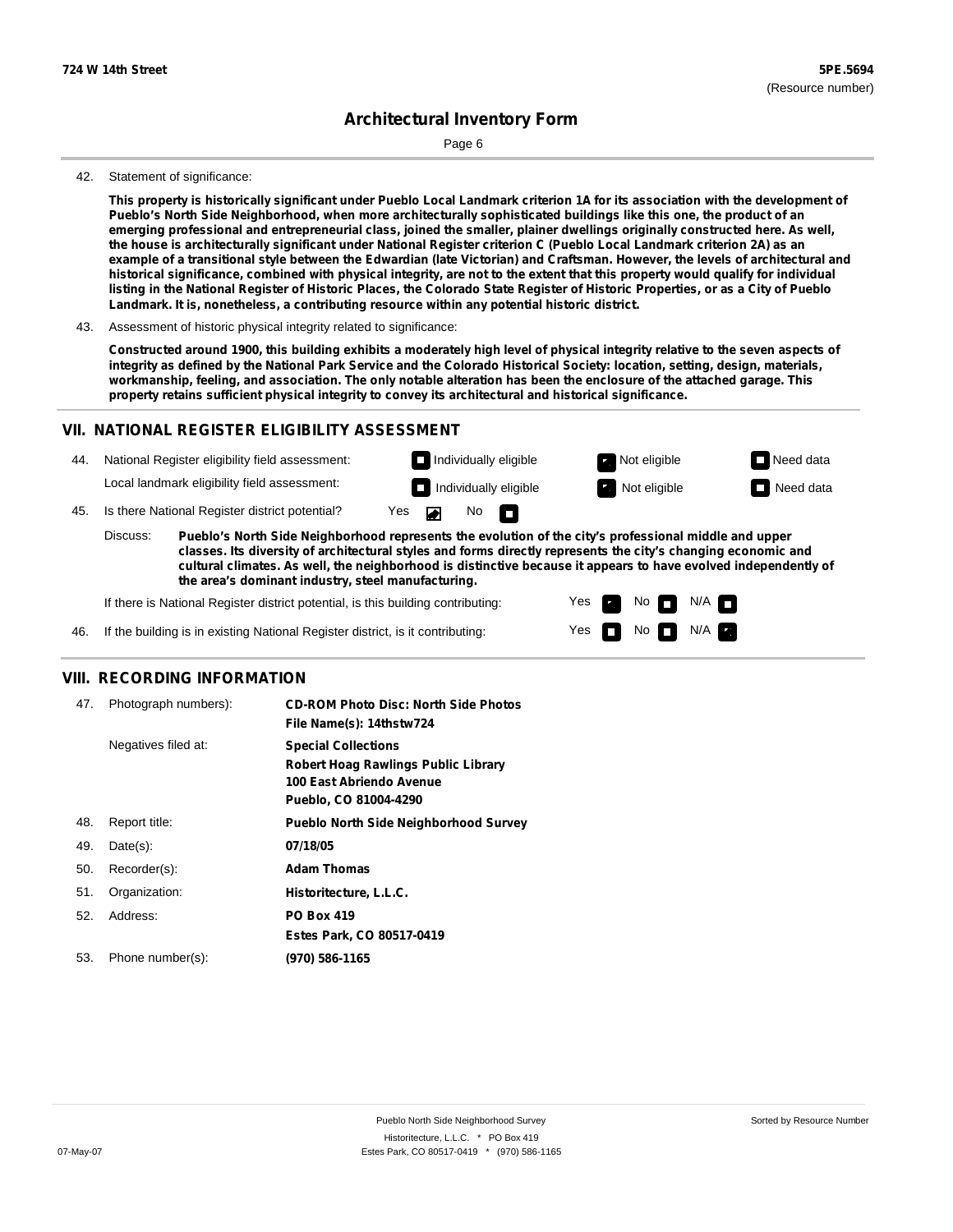Page 7